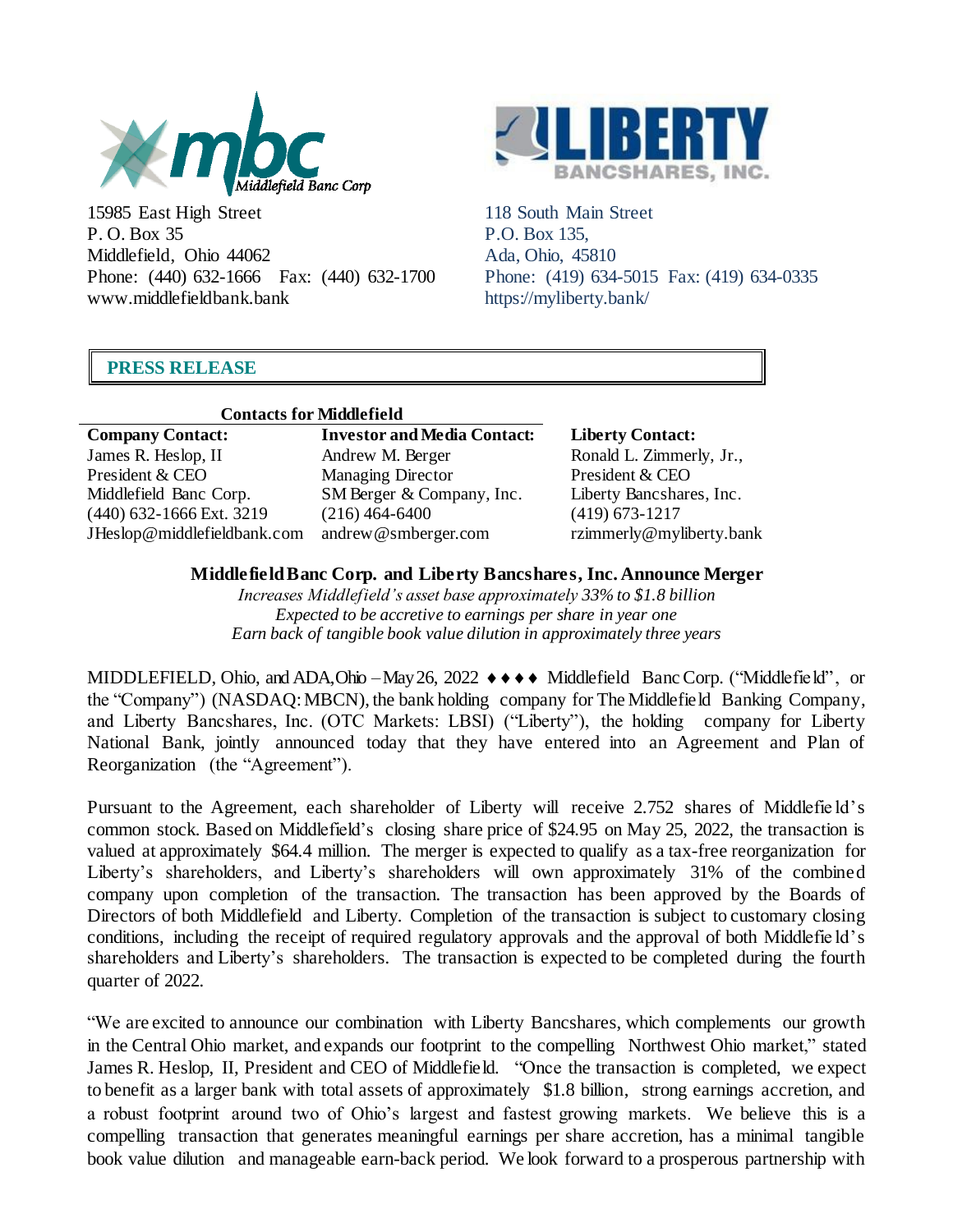Liberty and creating value for our combined customers, team members, communities, and shareholders."

Ronald L. Zimmerly, Jr., Liberty's President and CEO, stated, "We are thrilled to join The Middlefield Banking Company, an organization that shares a common philosophy focused on supporting customers, employees, and communities. I am excited by the future we are creating together."

Mr. Zimmerly will assume the role of President of The Middlefield Banking Company. In addition, Mr. Zimmerly will become President of Middlefield Banc Corp. assuming Middlefield shareholders approve amendments to the Company's Regulations that separate the positions of President and CEO.

Pursuant to the Agreement, Middlefield will add three new members to its Board of Directors including Mr. Zimmerly, Mark R. Watkins, Liberty's Chairman of the Board, and Spencer T. Cohn, a representative of Castle Creek Capital, Liberty's largest shareholder. Simultaneously upon entering into the Agreement, Middlefield also entered into voting agreements with Liberty's directors and Castle Creek Capital, in which they agree to vote the Liberty common stock they own in favor of the Agreement. Collectively these parties represent approximately 15.9% of Liberty's voting common shares. At closing, Castle Creek Capital will own approximately 7% of the pro forma company. Liberty also entered into voting agreements with Middlefield's directors in which they agree to vote the Middlefield common stock they own in favor of the Agreement.

Spencer T. Cohn stated "Castle Creek believes that the combined Company represents a strong long-term investment, and the transaction will benefit the shareholders of both Middlefield and Liberty. We look forward to having a voice on the board and representing the best interest of all shareholders."

"We are excited to partner with Castle Creek as a sophisticated and experienced investor that specializes in community banks," stated Mr. Heslop. "We believe their support of the transaction validates the investment merits of the business combination and we look forward to working collaboratively with them in the future."

Upon completion of the transaction, the combined Company will have approximately \$1.8 billion in total assets, approximately \$1.3 billion in total loans, and approximately \$1.5 billion in total deposits. The Company will operate a total of 22 full-service banking centers across a 12-county operating footprint. Middlefield's branch network will further expand in the Central and Northwest Ohio region by adding Liberty's six branches located in the communities of Ada, Bellefontaine, Kenton, Marysville, and Westerville, Ohio. Middlefield also currently operates a loan production office in Mentor located in Lake County.

Middlefield expects the transaction to be accretive to earnings in year one and to earn back the tangible book value dilution created from the transaction in approximately three years. After completion of the transaction, Middlefield anticipates it will remain well-capitalized. Liberty anticipates that its shareholders will benefit from double-digit earnings and dividend accretion as a result of the transaction.

Keefe,Bruyette & Woods, a Stifel Company, is serving as financial advisor to Middlefield Banc Corp. and Grady & Associates is serving as legal counsel to Middlefield on the transaction. Raymond James & Associates, Inc. is serving as financial advisor to Liberty Bancshares, Inc. and Vorys, Sater, Seymour and Pease LLP is serving as legal counsel to Liberty on the transaction.

## **About MiddlefieldBanc Corp.**

Middlefield Banc Corp., headquartered in Middlefield, Ohio, is the bank holding company of The Middlefield Banking Company with total assets of \$1.32 billion at March 31, 2022. The bank operates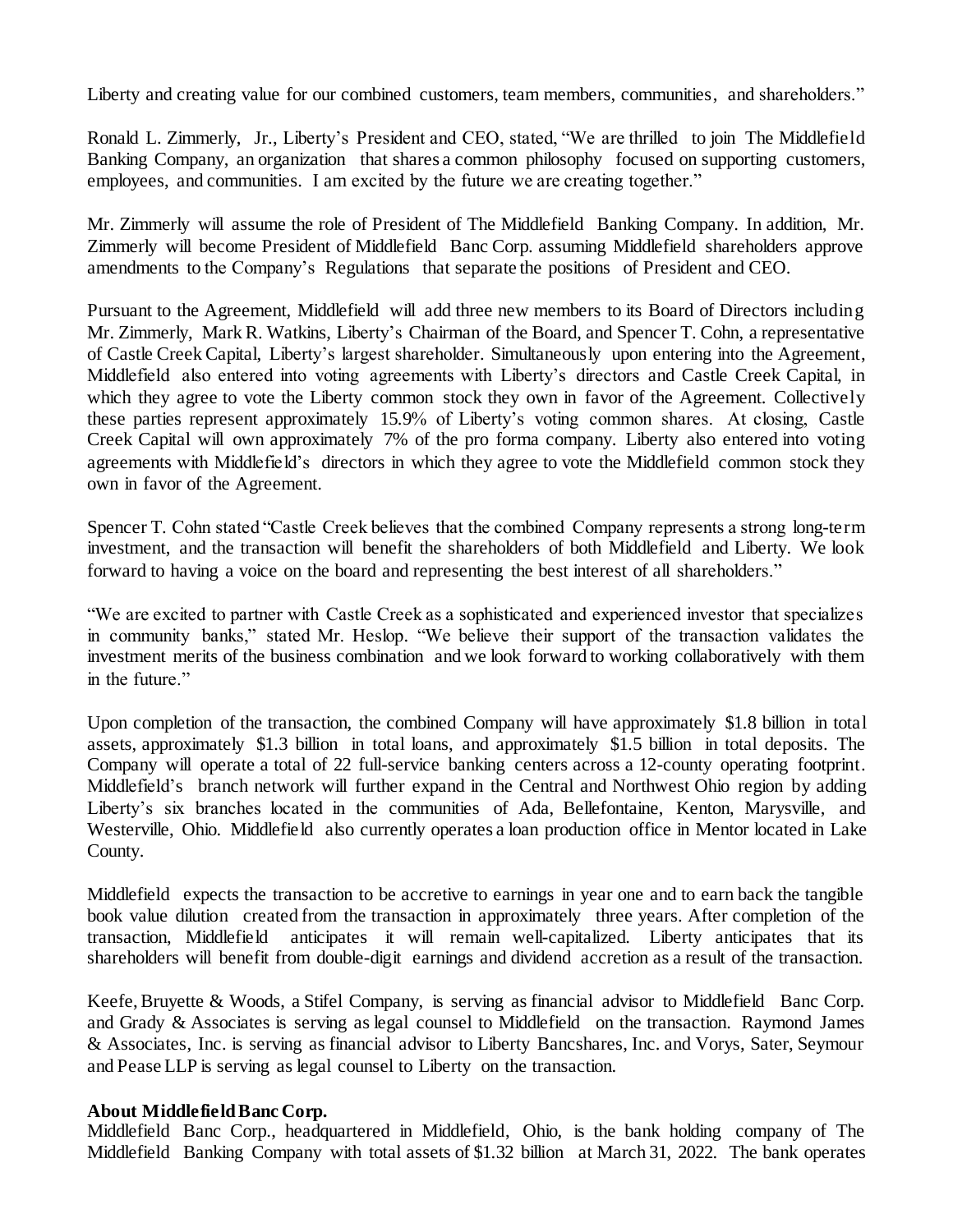16 full-service banking centers and an LPL Financial® brokerage office serving Beachwood, Chardon, Cortland, Dublin, Garrettsville, Mantua, Middlefield, Newbury, Orwell, Plain City, Powell, Solon, Sunbury, Twinsburg, and Westerville. The Bank also operates a Loan Production Office in Mentor, Ohio.

Additional information is available at www.middlefieldbank.bank

## **About Liberty Bancshares, Inc.**

Liberty Bancshares, Inc. is a registered Ohio bank holding company and the parent of Liberty National Bank which operates six offices in Central and Northwest Ohio. The administrative office for Liberty Bancshares, Inc. is located at 118 South Main Street, Ada, Ohio 45810. Liberty National Bank is headquartered at 100 East Franklin Street, Kenton, Ohio 43326.

### **Forward Looking Statements**

This press release contains forward-looking statements within the meaning of the Private Securities Litigation Reform Act of 1995. These statements are not historical facts, but rather statements based on Middlefield's and Liberty's current expectations regarding each company's business strategies and intended results and future performance. Forward-looking statements are preceded by terms such as "expects," "believes," "anticipates," "intends" and similar expressions, as well as any statements related to future expectations of performance or conditional verbs, such as "will," "would," "should," "could" or "may."

Forward-looking statements are not a guarantee of future performance and actual future results could differ materially from those contained in forward-looking information. Because forward-looking statements relate to the future, they are subject to inherent uncertainties, risks and changes in circumstances that are difficult to predict and many of which are outside of Middlefield's and Liberty's control. Numerous uncertainties, risks, and changes could cause or contribute to Middlefield's or Liberty's actual results, performance, and achievements to be materially different from those expressed or implied by the forward-looking statements. Factors that may cause or contribute to these differences include, without limitation, the possibility that the closing of the proposed transaction is delayed or does not occur at all because required regulatory approvals, shareholder approval or other conditions to the transaction are not obtained or satisfied on a timely basis or at all; the possibility that the anticipated benefits of the transaction are not realized when expected or at all; Middlefield's and Liberty's failure to integrate Liberty and Liberty National Bank with Middlefield and The Middlefield Banking Company in accordance with expectations; deviations from performance expectations related to Liberty and Liberty National Bank; diversion of management's attention on the proposed transaction; general economic conditions in markets where Middlefield and Liberty conduct business, which could materially impact credit quality trends; effects of the COVID-19 pandemic on the local, national, and international economy, Middlefield's or Liberty's organization and employees, and Middlefield's and Liberty's customers and suppliers and their business operations and financial condition; disruptions in the mortgage and lending markets and significant or unexpected fluctuations in interest rates related to COVID-19 and governmental responses, including financial stimulus packages; general business conditions in the banking industry; the regulatory environment; general fluctuations in interest rates; demand for loans in the market areas where Middlefield and Liberty conduct business; rapidly changing technology and evolving banking industry standards; competitive factors, including increased competition with regional and national financial institutions; and new service and product offerings by competitors and price pressures; and other factors disclosed periodically in Middlefield's filings with the Securities and Exchange Commission (the "SEC").

Because of the risks and uncertainties inherent in forward-looking statements, readers are cautioned not to place undue reliance on them, whether included in this release or made elsewhere from time to time